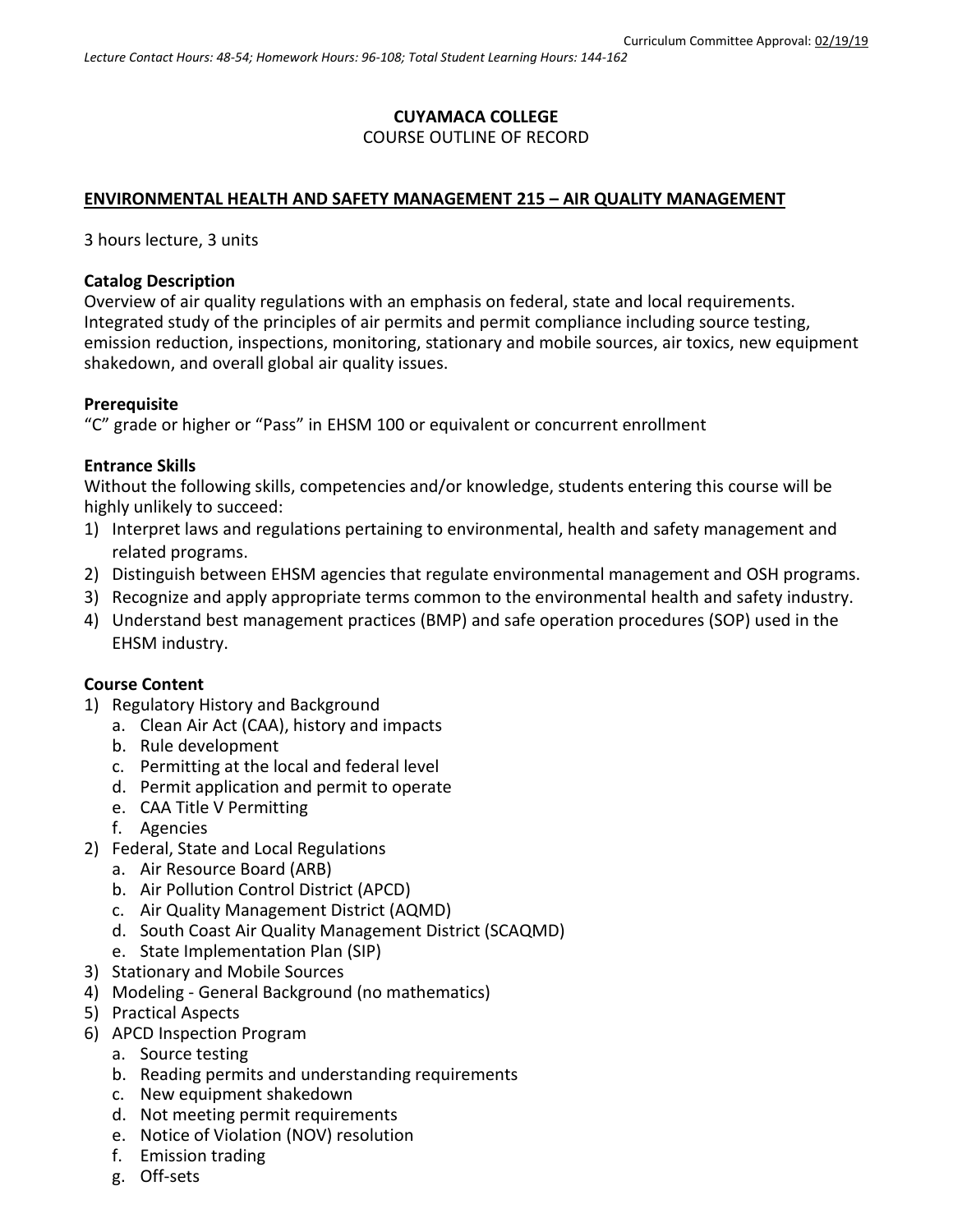- h. Emission reduction
- i. Non-compliance
- j. Inspection
- k. Variances
- l. Monitoring, sampling and source testing
- m. Emissions inventory
- 7) Control Devices
	- a. Control Emission Monitoring Systems (CEMS)
	- b. Other technologies
- 8) Air Toxic
- 9) Prop 65, Employee Notification and Labeling Requirements
- 10) AB 2588, Air Toxic Hot Spots Program
- 11) Risk Management/Risk Assessment
- 12) Indoor Air Quality (IAQ)
- 13) Ozone Non-attainment
- 14) Particle Matter PM10 and PM2.5 Standards
- 15) New Source Performance Standards (NSPS)
- 16) National Ambient Air Quality Standards (NAAQS)
- 17) National Emissions Standards for Hazardous Air Pollutants (NESHAP)
- 18) New Source Review Standards (NSR)
- 19) Global Warming
- 20) Greenhouse Gases and Global Effects

# **Course Objectives**

Student will be able to:

- 1) Summarize and identify historical trend of the development of air pollutants
- 2) Distinguish and assess the characteristics of air pollutants
- 3) Interpret federal, state, and local regulations governing air pollution
- 4) Recognize agencies requirements pertaining to air quality compliance
- 5) Identify and compare components of air management programs
- 6) Analyze the criteria for the implementation of air permitting process
- 7) Recognize global impacts due to local air issues
- 8) Define terms commonly found in air regulations and permits

## **Method of Evaluation**

A grading system will be established by the instructor and implemented uniformly. Grades will be based on demonstrated proficiency in the subject matter determined by multiple measurements for evaluation, one of which must be essay exams, skills demonstration or, where appropriate, the symbol system.

- 1) Quizzes and exams that measure students' knowledge and understanding of the regulatory process of federal and local permitting.
- 2) Written assessment through the use of a research paper and presentation that measures students' ability to analyze, interpret, and draw conclusions of a selected current air quality issue.
- 3) Demonstration of the requirements of a local permit by a group project in which students are required to analyze, interpret, and evaluate permit requirements.
- 4) Air program management-solving exercises that measure students' ability to model real work application of classroom and handout materials.

**Special Materials Required of Student** None

**Minimum Instructional Facilities** Smart classroom